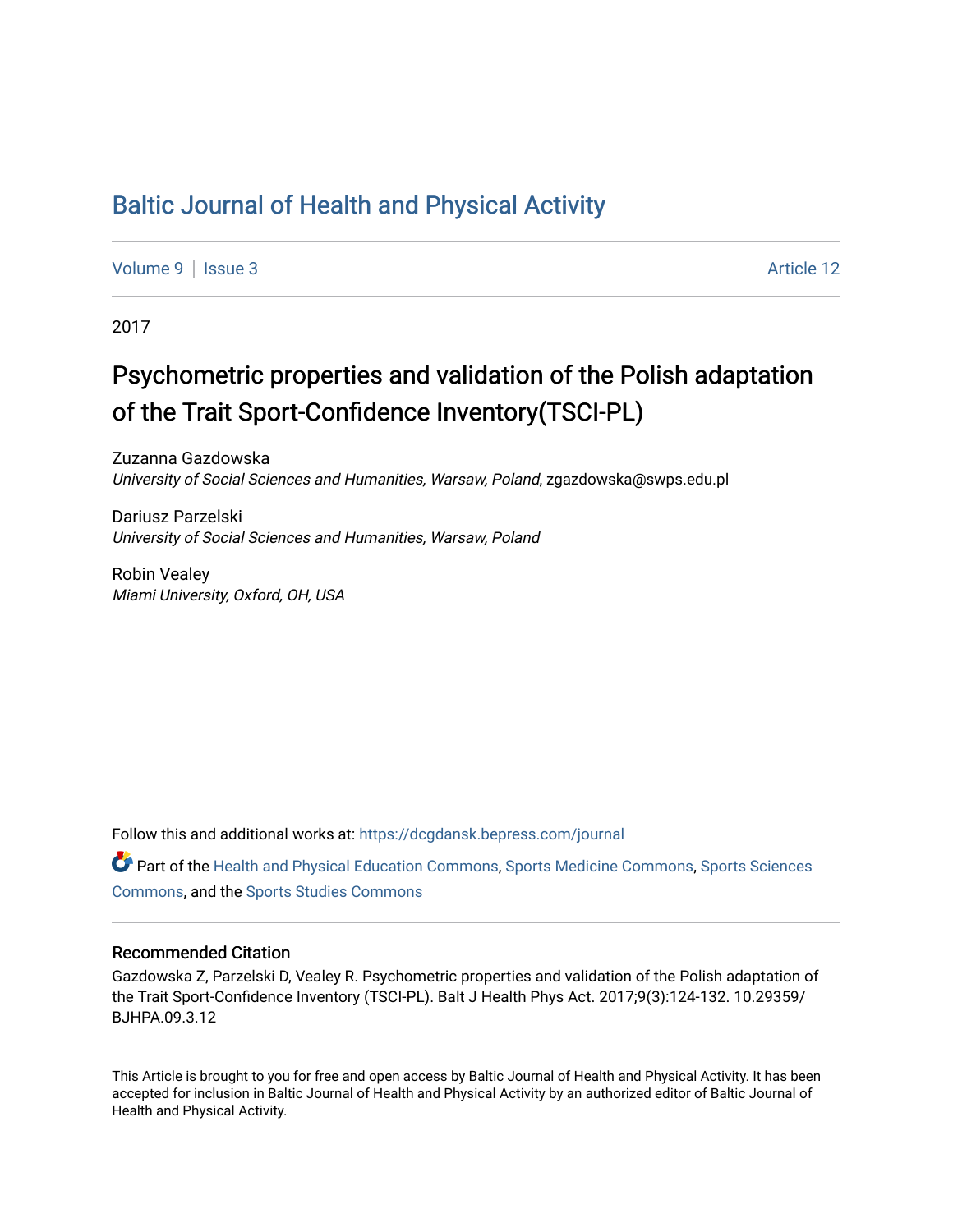#### **Baltic Journal of Health and Physical Activity 2017;9(3):124-132** Journal of Gdansk University of Physical Education and Sport in Gdansk e-ISSN 2080-9999

**Authors' Contribution:**

- **A** Study Design
- **B** Data Collection
- **C** Statistical Analysis
- **D** Data Interpretation
- **E** Manuscript Preparation
- **F** Literature Search **G** Funds Collection

I

# **Psychometric properties and validation of the Polish adaptation of the Trait Sport-Confidence Inventory (TSCI-PL)**

Zuzanna Gazdowska<sup>1 ABCDEFG</sup>, Dariusz Parzelski<sup>1 ADEF</sup>, Robin Vealey<sup>2 ADE</sup>

- <sup>1</sup> University of Social Sciences and Humanities, Warsaw, Poland
- 2 Miami University, Oxford, OH, USA

| abstract                |                                                                                                                                                                                                                                                                                                                                                                                                                                                                                          |
|-------------------------|------------------------------------------------------------------------------------------------------------------------------------------------------------------------------------------------------------------------------------------------------------------------------------------------------------------------------------------------------------------------------------------------------------------------------------------------------------------------------------------|
| <b>Background</b>       | The purpose of the study was to validate and adapt the Trait Sport-Confidence Inventory<br>(TSCI-PL) for use in Poland. Robin Vealey created the original tool (TSCI), which consisted<br>of 13 self-assessment items. The phases of the adaptation procedures are described in this<br>paper.                                                                                                                                                                                           |
| <b>Material/Methods</b> | 353 amateur and professional Polish athletes took part in the study. The participants filled in<br>the TSCI-PL, SSCO-PL and MSEI questionnaires as well as a short demographic survey.                                                                                                                                                                                                                                                                                                   |
| <b>Results</b>          | Reliability of the TSCI-PL as well as the discriminatory power of the items turned out to be<br>high. The internal validity of the TSCI-PL was confirmed using confirmatory factor analysis,<br>as a single factor model of TSCI-PL was well matched to the data. The criterion validity<br>of the TSCI-PL was confirmed, based on numerous correlations with SSCQ-PL and MSEI<br>scales. Moreover, no significant correlation or difference regarding age and gender has<br>been noted. |
| <b>Conclusions</b>      | Results confirmed satisfactory psychometric properties of the Polish adaptation of TSCI-PL.<br>Therefore, the tool is ready for use among Polish sport psychologists.                                                                                                                                                                                                                                                                                                                    |
| Key words               | trait sport-confidence, self-confidence, self-esteem, adaptation, psychometric<br>properties                                                                                                                                                                                                                                                                                                                                                                                             |
|                         |                                                                                                                                                                                                                                                                                                                                                                                                                                                                                          |

| article details              |                                                                                                                                                                                                                                                                                                                                                                                                                                                                                                                                                                                                                                                                                                                                                                                                                                                               |
|------------------------------|---------------------------------------------------------------------------------------------------------------------------------------------------------------------------------------------------------------------------------------------------------------------------------------------------------------------------------------------------------------------------------------------------------------------------------------------------------------------------------------------------------------------------------------------------------------------------------------------------------------------------------------------------------------------------------------------------------------------------------------------------------------------------------------------------------------------------------------------------------------|
| <b>Article statistics</b>    | Word count: 2,705; Tables: 2; Figures: 1; References: 30                                                                                                                                                                                                                                                                                                                                                                                                                                                                                                                                                                                                                                                                                                                                                                                                      |
|                              | Received: October 2016; Accepted: May 2017; Published: September 2017                                                                                                                                                                                                                                                                                                                                                                                                                                                                                                                                                                                                                                                                                                                                                                                         |
| <b>Full-text PDF:</b>        | http://www.balticsportscience.com                                                                                                                                                                                                                                                                                                                                                                                                                                                                                                                                                                                                                                                                                                                                                                                                                             |
| Copyright                    | © Gdansk University of Physical Education and Sport, Poland                                                                                                                                                                                                                                                                                                                                                                                                                                                                                                                                                                                                                                                                                                                                                                                                   |
| Indexation:                  | Celdes, Clarivate Analytics Emerging Sources Citation Index (ESCI), CNKI Scholar (China National Knowledge<br>Infrastructure), CNPIEC, De Gruyter - IBR (International Bibliography of Reviews of Scholarly Literature in<br>the Humanities and Social Sciences), De Gruyter - IBZ (International Bibliography of Periodical Literature in<br>the Humanities and Social Sciences), DOAJ, EBSCO - Central & Eastern European Academic Source, EBSCO -<br>SPORTDiscus, EBSCO Discovery Service, Google Scholar, Index Copernicus, J-Gate, Naviga (Softweco, Primo<br>Central (ExLibris), ProQuest - Family Health, ProQuest - Health & Medical Complete, ProQuest - Illustrata: Health<br>Sciences, ProQuest - Nursing & Allied Health Source, Summon (Serials Solutions/ProQuest, TDOne (TDNet),<br>Ulrich's Periodicals Directory/ulrichsweb, WorldCat (OCLC) |
| <b>Funding:</b>              | This research received no specific grant from any funding agency in the public, commercial, or not-for-profit<br>sectors.                                                                                                                                                                                                                                                                                                                                                                                                                                                                                                                                                                                                                                                                                                                                     |
| <b>Conflict of interest:</b> | Authors have declared that no competing interest exists.                                                                                                                                                                                                                                                                                                                                                                                                                                                                                                                                                                                                                                                                                                                                                                                                      |
| <b>Corresponding author:</b> | Zuzanna Gazdowska, University of Social Sciences and Humanities, Chodakowska 19/31, 03-815 Warsaw, phone.:<br>791-083-144, zgazdowska@swps.edu.pl                                                                                                                                                                                                                                                                                                                                                                                                                                                                                                                                                                                                                                                                                                             |
| <b>Open Access License:</b>  | This is an open access article distributed under the terms of the Creative Commons Attribution-Non-commercial<br>4.0 International (http://creativecommons.org/licenses/by-nc/4.0/), which permits use, distribution, and<br>reproduction in any medium, provided the original work is properly cited, the use is non-commercial and is<br>otherwise in compliance with the license.                                                                                                                                                                                                                                                                                                                                                                                                                                                                          |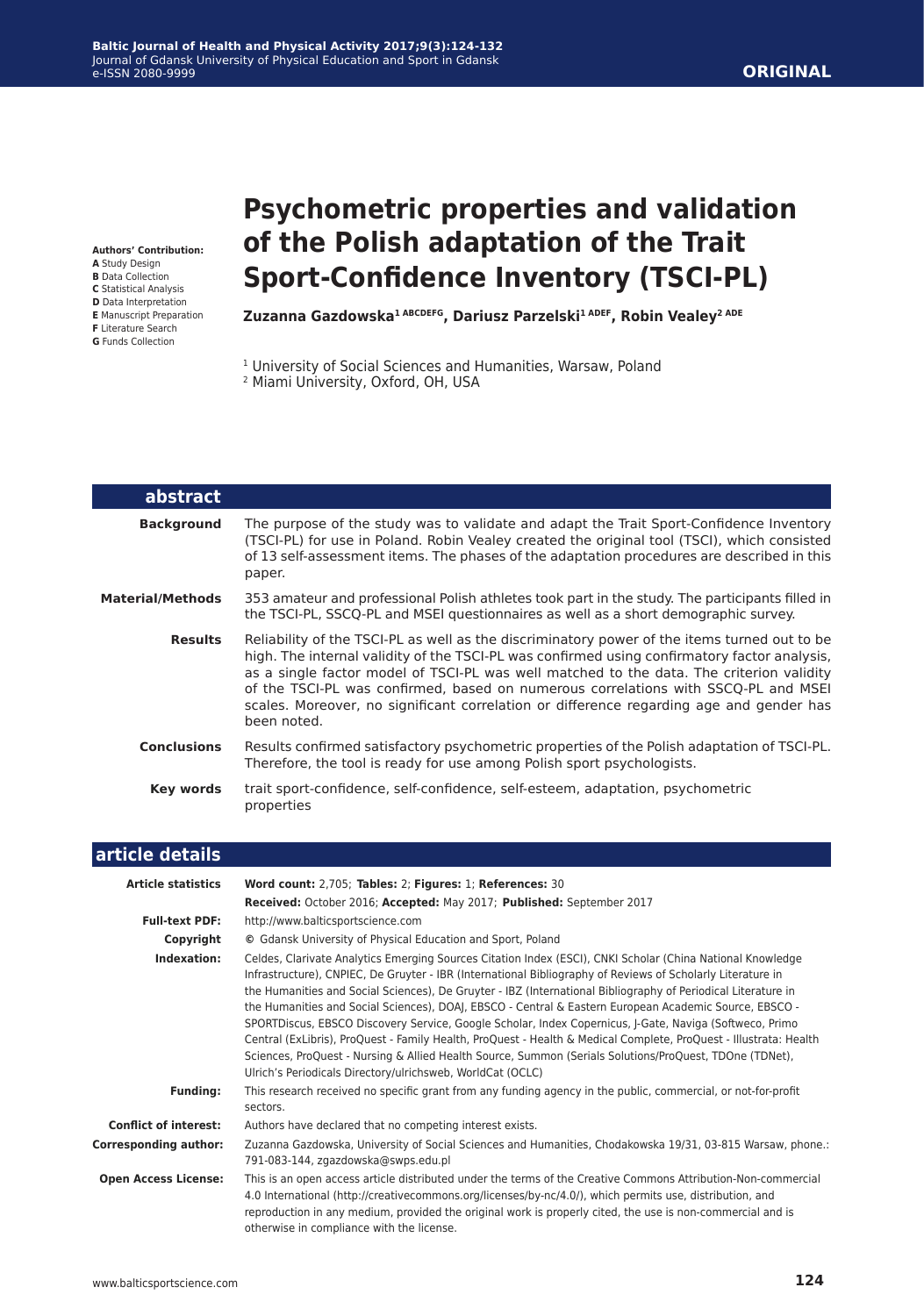## **introduction**

There are various diverse definitions and conceptualizations of self-confidence available in the literature [1, 2, 3, 4]. According to Vealey [5], self-confidence is an individual's belief that they possess abilities necessary to be successful. What is more, Siegrist, Gutscher, and Earle [6] consider it to be an expectation that some events will occur; it is based on past experiences or evidence. Some researchers agree that self-confidence can be an unstable construct, as it depends on gained experiences [5, 7, 8, 9]. Others believe that self-confidence is stable over time [10, 11]. Therefore, a distinction of general self-confidence into trait [10, 12] and state [13] has been introduced, basing on the knowledge gained from specific scientific fields (e.g. sport psychology, business) [5, 14, 15]. Studies confirm that sport-confidence is a key mental skill leading to improvement in sport results [16, 17, 18, 19]. It affects other skills, such as coping with stress, concentration, and motivation [20, 21].

In sport, self-efficacy has been commonly operationalized [22]. However, there was a need for developing a more sport-specific conceptualization. Vealey [5] established a model of sport-confidence. According to her, sport-confidence is divided into trait (SC-trait), state (SC-state), and competitive orientation. SCtrait refers to the general certainty about one's own ability to be successful. SC-state refers to the level of certainty at a particular moment. Competitive orientation measures the tendency for a person to strive toward achieving a goal. Vealey's studies [5, 23] have confirmed that SC-trait and competitive orientation influence SC-state. A measurement tool for trait sport-confidence was needed in order to develop knowledge about sport-specific confidence.

The Trait Sport-Confidence Inventory was created to help operationalize the conceptual model of sport-confidence [5]. At first, twenty items were generated for the TSCI, and judges with a background in sport psychology evaluated them. Sixteen items were retained after the review. Two hundred high school and college athletes participated in the first phase of the tool development process. The results supported that TSCI measured a unidimensional construct, while there was a need for a bigger variability in responses. At this point, the author decided to replace the 5-point Likert scale with a 9-point Likert scale and decided to change the labels. Moreover, from now on, the participant's task was to compare their confidence to the most confident athlete they know.

In the second phase, the study was replicated using the updated version of TSCI, and adequate variability was supported. Two hundred and nineteen high school and college athletes participated in the third phase, in order to establish test-retest reliability. Participants completed the TSCI after one day, after one week, and after one month. The reliability was acceptable  $(r = 0.86)$ . The aim of the fourth phase was to verify the criterion validity, and participants were administered the TSCI, as well as various scales measuring sport competition anxiety, self-efficacy, self-esteem, and internal-external control. Various correlations were significant in the predicted directions, supporting the predictions of the relationship between trait sport-confidence and other related constructs. In the last phase, the construct validity was verified by assessing relationships between constructs in Vealey's model [5]; therefore, satisfactory psychometric properties of the TSCI have been confirmed. 48 elite gymnasts participated in the last phase. The results indicated that SC-trait was related to performance; however, a replication of the study on a bigger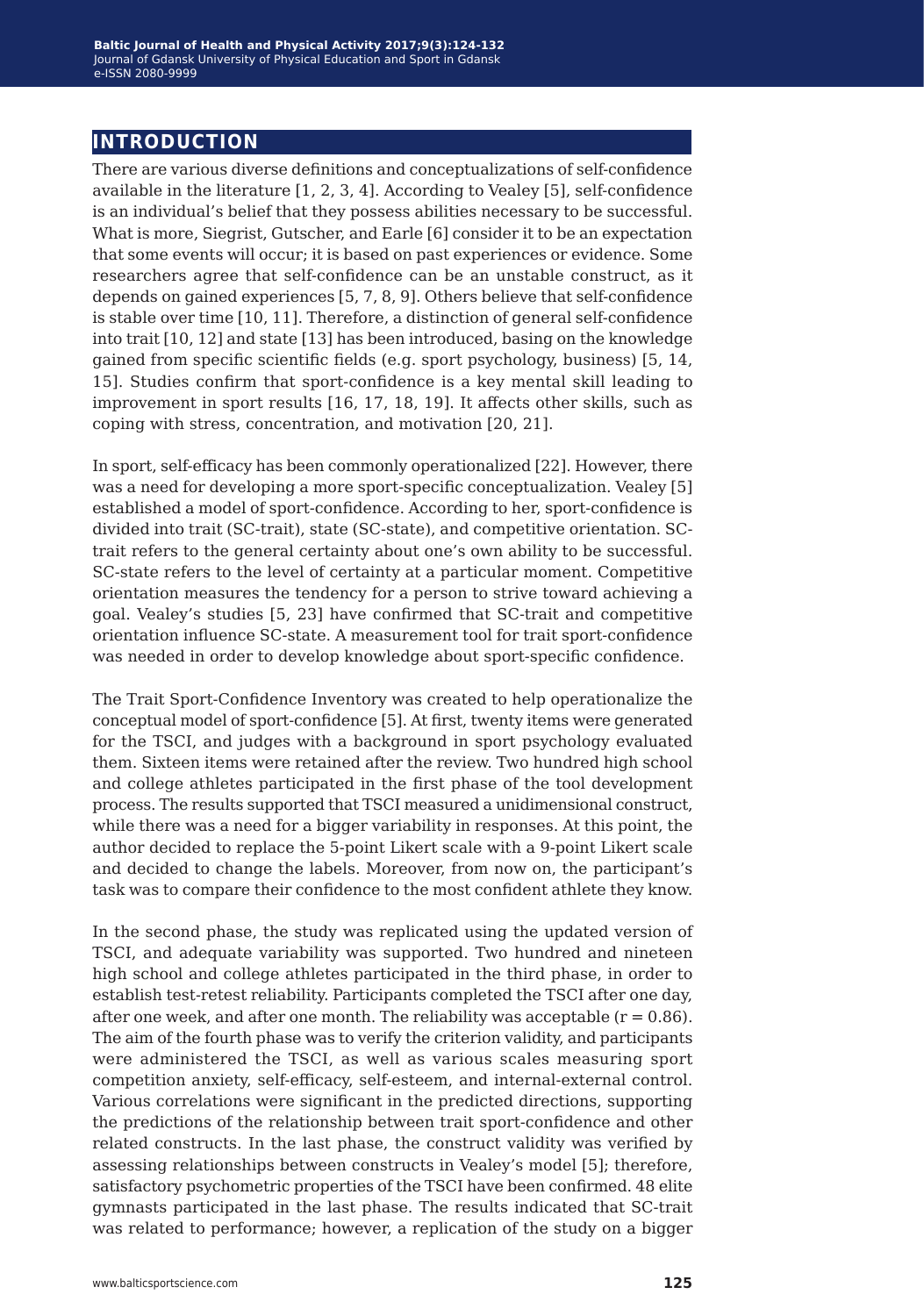group of participants is recommended. A study conducted on 73 runners [24] confirmed that SC-trait was a good predictor of SC-state and performance. Another study conducted on 213 athletes [25] proved that SC-trait correlated positively with using problem-focused coping strategies, which in turn had a positive impact on sport results.

The current study is a continuation of the authors' previous pilot study [26]. Participants were 25 women and 75 men  $(N = 100)$ , and all were Polish athletes aged 16–60 years ( $M = 27.26$ ; SD = 10.95). The study consisted of a short demographic survey, and TSCI-PL and MSEI (Multidimensional Self-Esteem Inventory) questionnaires. In Poland there is no standardized tool for measuring self-confidence so the authors chose MSEI as it measures self-esteem, which was believed to be a theoretically similar construct. The reliability of TSCI-PL turned out high, as well as the construct validity, analysed through the exploratory factor analysis. Significant, weak correlations have been noted between the scales of TSCI-PL and MSEI; therefore, the criterion validity could not be considered satisfactory. As a result, a further adaptation process was required, in order to reach the satisfying level of psychometric properties.

## **method**

#### **participants**

Participants in this study included 353 native-speaking Polish athletes (34% females and 66% males) aged  $16-60$  (M = 24.39; SD = 8.99). The participants were amateurs and professionals, practicing different sports (both individual and team). Forty-eight percent of the participants were individual sport athletes ( $n = 169$ ), and fifty-two percent participated in team sports ( $n = 184$ ). Participants' disciplines are listed in Table 1. Participants had been practicing their sport for 10 years on average  $(M = 10.34; SD = 7.71)$ .

| Sports dicipline        | N              | Percent        |
|-------------------------|----------------|----------------|
| American Football       | 52             | 14.7           |
| Soccer                  | 47             | 13.3           |
| Golf                    | 30             | 8.5            |
| Volleyball              | 28             | 7.9            |
| Triathlon               | 24             | 6.8            |
| Table Tennis            | 23             | 6.5            |
| Basketball              | 17             | 4.8            |
| Other <sup>1</sup>      | 17             | 4.8            |
| Handball                | 16             | 4.5            |
| Swimming                | 16             | 4.5            |
| <b>Ultimate Frisbee</b> | 14             | $\overline{4}$ |
| Equestrian              | 12             | 3.4            |
| Speed Skating           | 11             | 3.1            |
| Tennis                  | 9              | 2.5            |
| Kendo                   | $\overline{7}$ | $\overline{2}$ |
| Ice Hockey              | $\overline{7}$ | $\overline{2}$ |
| Badminton               | 5              | 1.4            |
| Cycling                 | 5              | 1.4            |
| Dancing                 | 5              | 1.4            |
| Archery                 | $\overline{4}$ | 1.1            |
| Boxing                  | $\overline{4}$ | 1.1            |

Table 1. Disciplines practiced by participants ( $N = 353$ )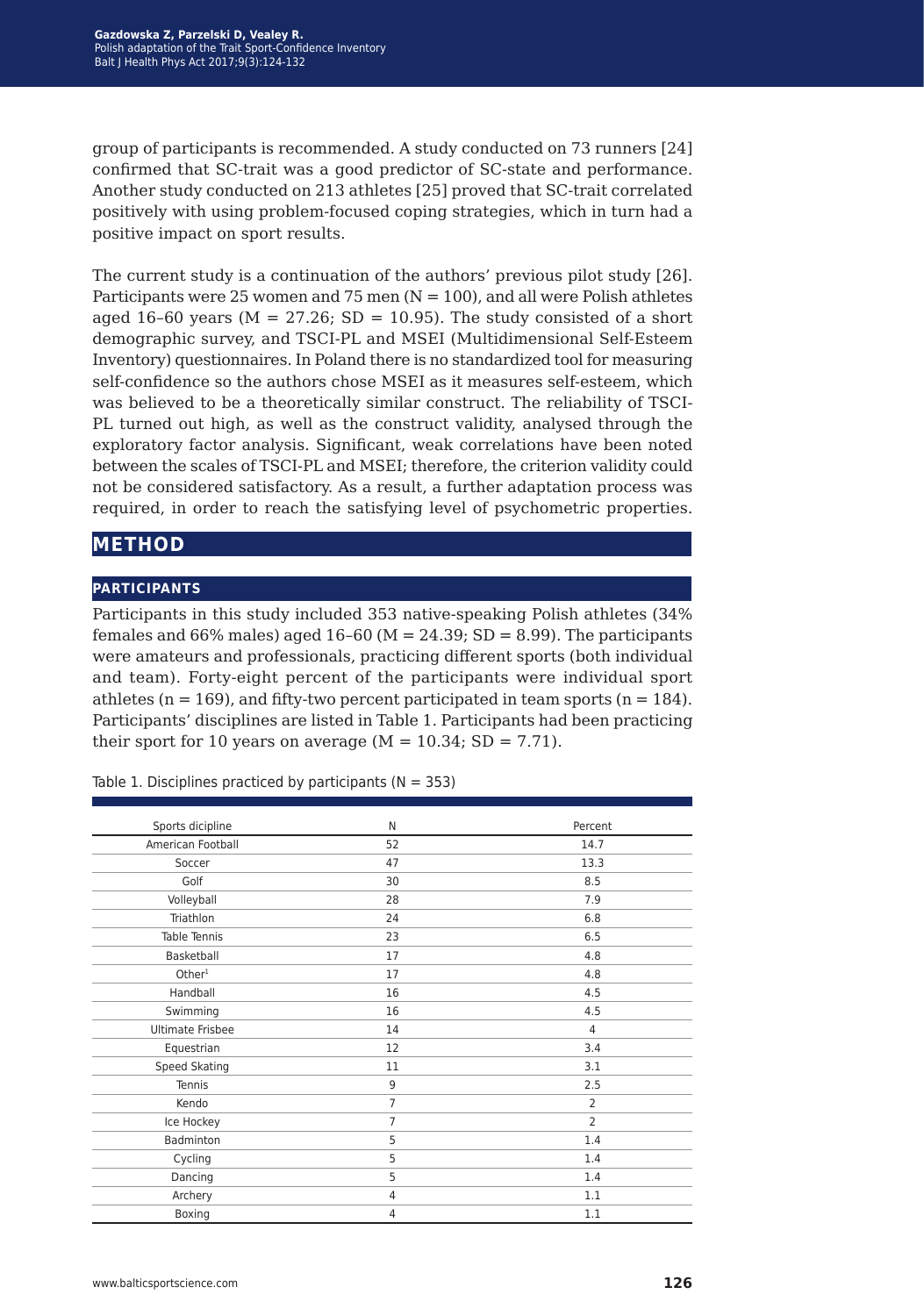## **materials**

#### **tsci-pl**

The adaptation process consisted of stages described below [26]. Two professional translators translated the inventory into Polish independently, then one version was established. It was back-translated into English and, at the same time, a transcription of the questionnaire was done by a psychologist. All three versions of the tool have been compared, and their clarity and readability has been judged by a group of students. As a result, a final Polish version of Trait Sport-Confidence Inventory was established. It consisted of 13 items, assessed on a nine-point Likert scale (1: low, 9: high), where the participant is asked to state how self-confident he or she feels in sport-specific situations, compared to the most self-confident athlete they know (i.e. "Compare your confidence in your ability to execute the skills necessary to be successful to the most confident athlete you know", "Compare your confidence in your ability to perform under pressure to the most confident athlete you know").

#### **sscq-pl**

Vealey, Hayashi, Garner-Holman, and Giacobbi [23] created the Sources of Sport-Confidence Questionnaire. The tool identifies the sources of an athlete's sport-confidence and their significance. In this study, an experimental Polish version of SSCQ was used [27]. The results of the pilot study [28] confirm satisfactory psychometric properties in the case of reliability, construct validity, and internal validity of the experimental version of the tool. SSCQ-PL consists of 41 items grouped into 9 subscales, each describing individual sources of sport-confidence, assessed on a seven-point Likert scale (1: not at all important, 7: of highest importance). The participant is asked to rate when they gain self-confidence in their sport (i.e. "Master a new skill in my sport", "Know that I am mentally prepared for the situation").

#### **msei**

O'Brien and Epstein [29] created the Multidimensional Self-Esteem Inventory. Diana Fecenec adapted the tool for use in Poland [30]. MSEI assesses selfesteem and consists of 116 items (i.e. "I sometimes doubt that I will be successful in life", "I am commonly liked and popular") assessed on a five-point Likert scale (1: fully disagree, 5: fully agree) divided into 11 scales, such as Global Self-Esteem, Competence, Lovability, Likability, Personal Power, Selfcontrol, Moral Self-Approval, Body Appearance, Body Functioning, Identity Integration, and Defensive Self-Enhancement. The norms are provided for respondents aged 16–69. The tool is characterized by satisfactory internal consistency (Cronbach's alpha between 0.70 and 0.90), as well as high stability (pre-test/post-test relationship between 0.73 and 0.96).

#### **demographic survey**

Apart from the psychological tools, participants were also asked to answer five simple questions in the demographic survey, starting with gender and age. They were asked to name the discipline that they are practicing, as well as to state how long they have been practicing it. Finally, there was a space to write down their biggest sport accomplishments, in order to verify whether the person was really actively involved in sport.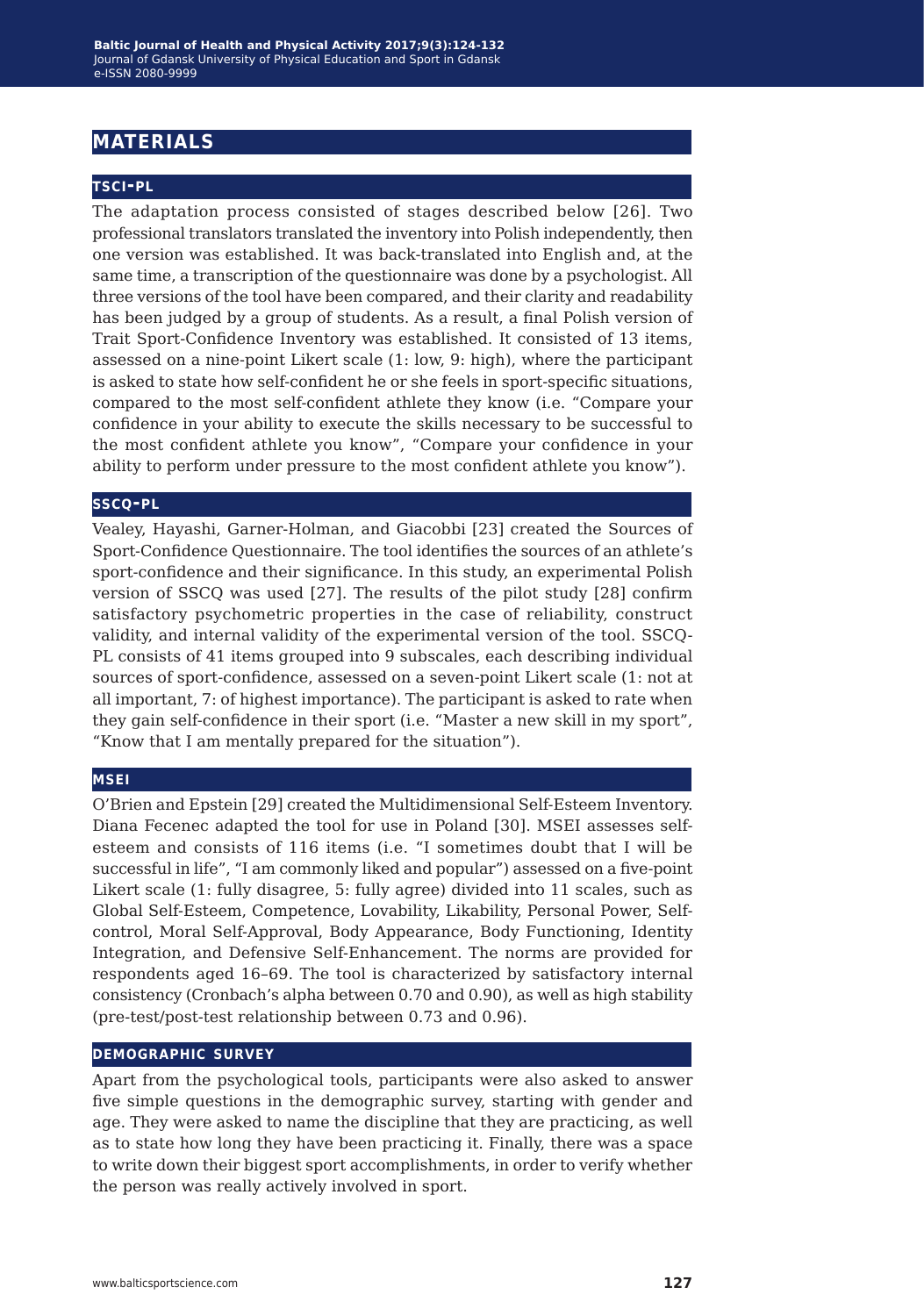#### **procedure**

Testing materials were distributed either through an Internet testing platform "Ankietka" or during direct meetings with the athletes. Each set consisted of an informed consent form, a demographic survey, TSCI-PL, SSCQ-PL, and MSEI. The researchers contacted sport federations, clubs, and coaches in order to recruit the athletes. Every athlete could get their own results profile after filling the questionnaires. Participants completed the study in a non-competitive setting. On average, completing all questionnaires took 30 minutes. The study was conducted for six months, from July 2015 until January 2016.

### **results**

In order to assess the psychometric properties of TSCI-PL, analyses have been conducted using IBM SPSS Statistics 23.0. The reliability was assessed using Cronbach's Alpha coefficient. The internal validity was verified using Exploratory Factor Analysis (maximum likelihood – ML) and Confirmatory Factor Analysis (> 1.000 bootstrap samples). The criterion validity was estimated through mutual correlations of SSCQ's and TSCI's scales as well as correlations with MSEI scales.

#### **descriptive statistics and reliability**

Statistically significant results of Kolmogorov-Smirnov Z test revealed that the assumption of normal distribution of TSCI-PL has been violated. Basing on the value of skewness (-0.62) and kurtosis (0.90), a slight deviation from a normal distribution can be seen. It is caused by a negative skew in the data distribution, which shows that a large number of participants obtained relatively low mean results.

Reliability of the TSCI-PL was found to be relatively high (0.94). The individual items showed high discriminatory power, ranging between 0.64 (item 13) and 0.76 (item 8). The construct validity of the scale was confirmed.

#### **internal validity**

In order to determine the internal structure of the TSCI-PL, an exploratory factor analysis was conducted using Principal Component Analysis with Oblimin rotation (delta = 0) and Kaiser Normalization. Univariate structure of TSCI-PL, explaining 57.8% of variance, was confirmed. The factor loadings' value of the items was high and exceeded 0.69.

A confirmatory Factor Analysis confirmed the validity of a single factor structure of TSCI-PL. The RMSEA (Root Mean Square Error of Approximation) value does not exceed  $0.08$  (0.076), whereas GFI (Goodness of Fit Index = 0.923), NFI (Bentler-Bonett Normed Fit Index = 0.923), and CFI (Comparative Fit Index = 0.954) exceed the reasonable fit of 0.9. Considering the accepted criteria, this model provides a good fit for the data ( $\chi^2(63) = 192.27$ ; p < 0.001).

Figure 1 shows the path diagram of Confirmatory Factor Analysis of TSCI-PL in accordance with the original version of the tool.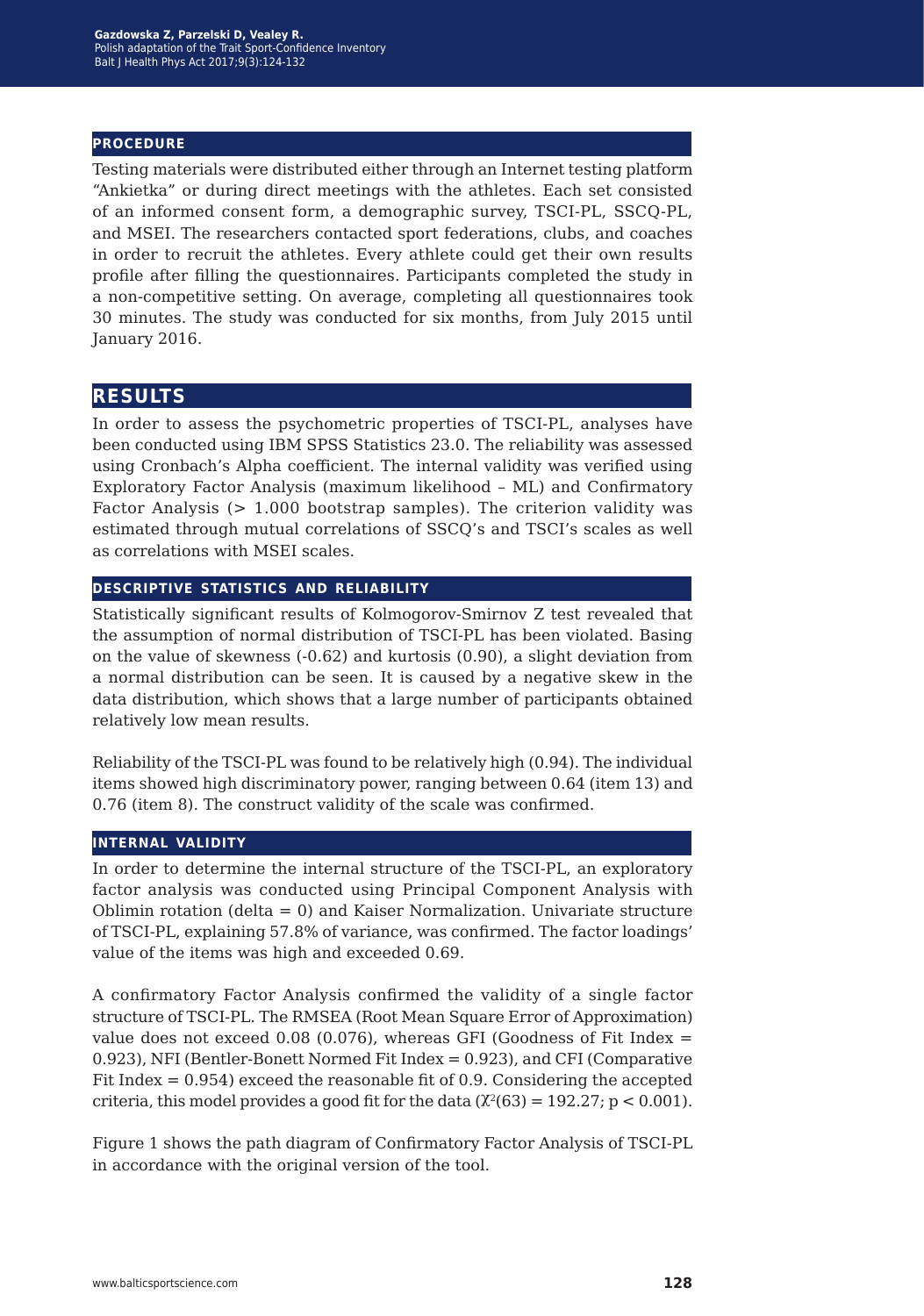

Fig. 1. Path diagram of Confirmatory Factor Analysis of TSCI-PL (with standardized estimates) in accordance with the original version of the tool

#### **criterion validity**

Criterion validity of TSCI-PL was verified using nonparametric correlation coefficient Spearman's rho between the scales of TSCI-PL and MSEI (Table 2). Numerous poor or moderate correlations between TSCI and the scales of MSEI have been noted, with the exception of the Defensive Self-Enhancement Scale.

Nonparametric correlation coefficient Spearman's rho between the scales of TSCI-PL and SSCQ-PL was calculated (Table 2). Significant, poor, and positive correlations between TSCI-PL and SSCQ-PL scales (Mastery, Demonstration of Ability, Mental And Physical Preparation, Support, Vicarious Experience, Situational Favorableness, and Leadership) were noted. A lack of significant correlations was only observed between TSCI-PL and both Physical Self-Perception and Environmental Comfort.

#### **balance in terms of age**

Rho Spearman correlation was conducted between age and TSCI-PL (Table 2). No significant correlation was observed ( $p = 0.007$ ).

#### **balance in terms of gender**

Mean results of males and females regarding TSCI-PL results were compared using the nonparametric Mann-Whitney U test ( $U = 12306.00$ ;  $p = 0.07$ ). No significant differences have been noted.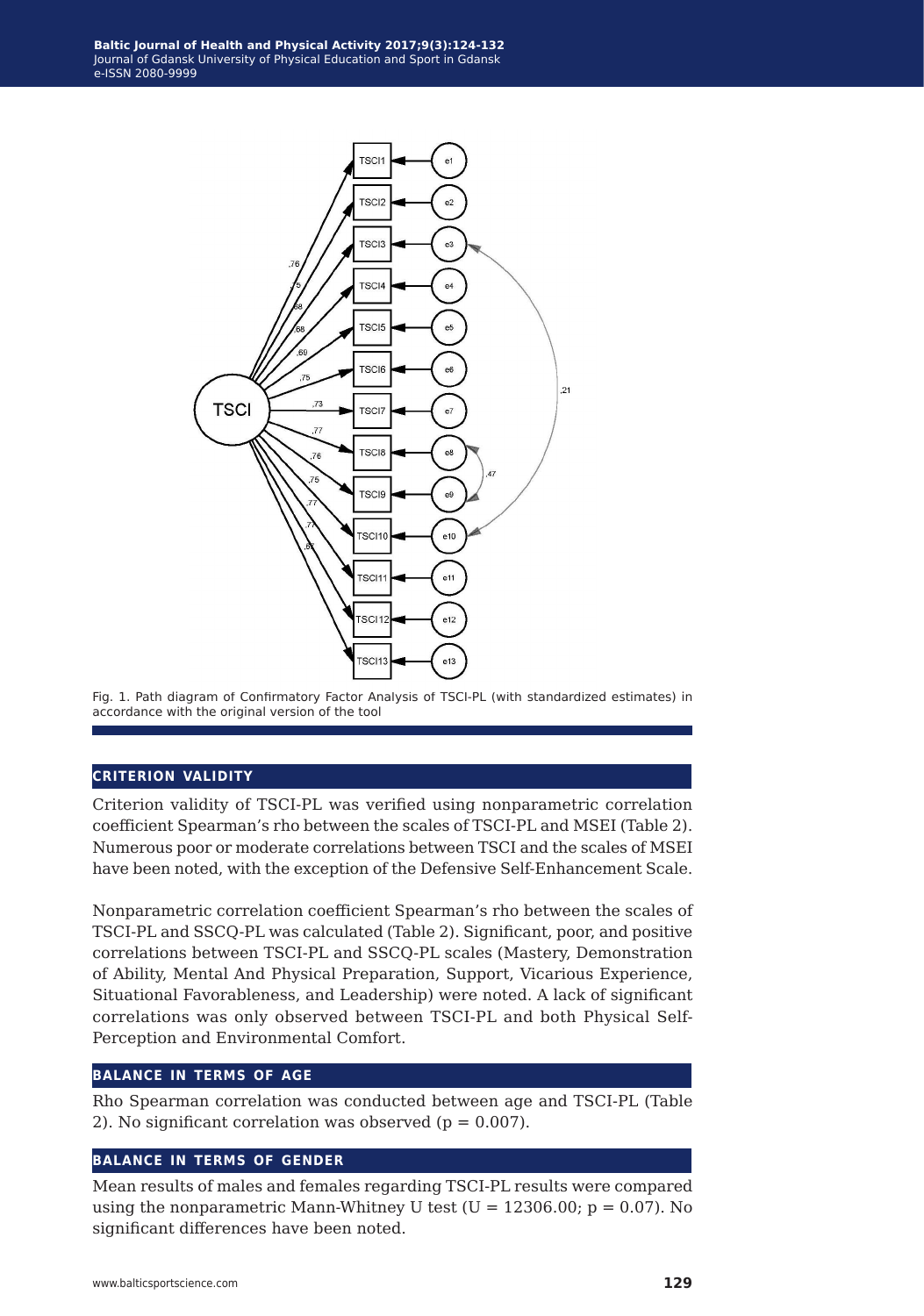Table 2. Correlation coefficients Spearman's rho between age, the scales of TSCI-PL, MSEI, and SSCQ-PL

|               | M          | <b>SD</b> | 1                                                                              | 2                        | 3      | 4              | 5                   | 6    | 7       | 8 | 9                   | 10                                                                                                                                     | 11      | 12   | 13 | 14 | 15 | 16 | 17 | 18                                                       | 19 | 20                                                                                                                      | 21 | 22 |
|---------------|------------|-----------|--------------------------------------------------------------------------------|--------------------------|--------|----------------|---------------------|------|---------|---|---------------------|----------------------------------------------------------------------------------------------------------------------------------------|---------|------|----|----|----|----|----|----------------------------------------------------------|----|-------------------------------------------------------------------------------------------------------------------------|----|----|
| 1. Age        | 24.22 9.16 |           |                                                                                |                          |        |                |                     |      |         |   |                     |                                                                                                                                        |         |      |    |    |    |    |    |                                                          |    |                                                                                                                         |    |    |
| 2. TSCI-PL    |            |           | 5.87 1.38 0.01                                                                 | $\overline{\phantom{a}}$ |        |                |                     |      |         |   |                     |                                                                                                                                        |         |      |    |    |    |    |    |                                                          |    |                                                                                                                         |    |    |
| 3. GSE        |            |           | $3.22$ 0.72 0.17** 0.38**                                                      |                          | $\sim$ |                |                     |      |         |   |                     |                                                                                                                                        |         |      |    |    |    |    |    |                                                          |    |                                                                                                                         |    |    |
| 4. C          |            |           | 3.68 0.54 0.25** 0.36** 0.58**                                                 |                          |        |                |                     |      |         |   |                     |                                                                                                                                        |         |      |    |    |    |    |    |                                                          |    |                                                                                                                         |    |    |
| 5. LO         | 347        |           | $0.77$ $0.17$ $0.16$ $0.56$ $0.38$ $0.38$                                      |                          |        |                |                     |      |         |   |                     |                                                                                                                                        |         |      |    |    |    |    |    |                                                          |    |                                                                                                                         |    |    |
| 6. LI         |            |           | 3.42 0.57 0.21** 0.23** 0.59** 0.47** 0.53**                                   |                          |        |                |                     |      |         |   |                     |                                                                                                                                        |         |      |    |    |    |    |    |                                                          |    |                                                                                                                         |    |    |
| 7. PP         |            |           | 3.51 0.58 0.17** 0.35** 0.53** 0.61** 0.38** 0.47**                            |                          |        |                |                     |      |         |   |                     |                                                                                                                                        |         |      |    |    |    |    |    |                                                          |    |                                                                                                                         |    |    |
| 8. SC         | 3.33       |           | $0.58$ $0.11^*$ $0.27^*$ $0.50^*$ $0.39^*$ $0.30^*$ $0.28^*$ $0.27^*$          |                          |        |                |                     |      |         |   |                     |                                                                                                                                        |         |      |    |    |    |    |    |                                                          |    |                                                                                                                         |    |    |
| <b>9. MSA</b> |            |           | 3.86 0.64 0.33** 0.13* 0.34** 0.37** 0.36** 0.31** 0.28** 0.47**               |                          |        |                |                     |      |         |   |                     |                                                                                                                                        |         |      |    |    |    |    |    |                                                          |    |                                                                                                                         |    |    |
| 10. BA        | 3.25       |           | $0.63$ $0.15$ $0.23$ $0.62$ $0.40$ $0.47$ $0.52$ $0.44$ $0.37$ $0.22$ $0.42$   |                          |        |                |                     |      |         |   |                     |                                                                                                                                        |         |      |    |    |    |    |    |                                                          |    |                                                                                                                         |    |    |
| 11. BF        |            |           | 3.78 0.58 0.14* 0.28** 0.40** 0.47** 0.31** 0.39** 0.38** 0.41** 0.33** 0.50** |                          |        |                |                     |      |         |   |                     |                                                                                                                                        |         |      |    |    |    |    |    |                                                          |    |                                                                                                                         |    |    |
| 12.11         |            |           |                                                                                |                          |        |                |                     |      |         |   |                     | 3.29 0.67 0.25** 0.22** 0.65** 0.45** 0.45** 0.38** 0.40** 0.53** 0.37** 0.42** 0.32**                                                 |         |      |    |    |    |    |    |                                                          |    |                                                                                                                         |    |    |
| 13. DSE       |            |           | 2.98 0.55 0.05                                                                 |                          |        |                |                     |      |         |   |                     | $0.03$ $0.23$ ** $0.12$ * $0.18$ ** $0.25$ ** $0.04$ $0.42$ ** $0.35$ ** $0.17$ ** $0.18$ ** $0.31$ **                                 |         |      |    |    |    |    |    |                                                          |    |                                                                                                                         |    |    |
| 14. M         |            |           |                                                                                |                          |        |                |                     |      |         |   |                     | 5.71 0.83 -0.03 0.29** 0.18** 0.16** 0.23** 0.10 0.15** 0.19** 0.14** 0.06 0.14** 0.16** 0.07                                          |         |      |    |    |    |    |    |                                                          |    |                                                                                                                         |    |    |
| 15. DA        | 5.19       |           | $1.15 - 0.06 0.22$ <sup>**</sup> $0.10 0.13$ <sup>*</sup> 0.03                 |                          |        |                |                     |      |         |   |                     | $0.05$ $0.15$ <sup>**</sup> $-0.01$ $-0.09$ $0.14$ <sup>**</sup> $0.17$ <sup>**</sup> $-0.07$ $-0.19$ <sup>*</sup> $0.13$ <sup>*</sup> |         |      |    |    |    |    |    |                                                          |    |                                                                                                                         |    |    |
| 16. MPP       |            |           |                                                                                |                          |        |                |                     |      |         |   |                     | 5.71 0.81 0.09 0.30** 0.19** 0.24** 0.19** 0.12** 0.18** 0.20** 0.19** 0.21** 0.19** 0.03 0.54** 0.24**                                |         |      |    |    |    |    |    |                                                          |    |                                                                                                                         |    |    |
| 17. PSP       |            |           | 393 152 009                                                                    | 0.07                     | 0.06   |                |                     |      |         |   |                     | $0.01$ $0.02$ $0.01$ $0.07$ $-0.01$ $-0.08$ $0.05$ $-0.01$ $-0.01$ $-0.06$ $0.12$ * $0.23$ ** $0.13$ **                                |         |      |    |    |    |    |    |                                                          |    |                                                                                                                         |    |    |
| 18. SS        |            |           | $5.24$ $1.09$ $-0.13$ <sup>*</sup> $0.12$ <sup>*</sup> $0.09$                  |                          |        |                |                     |      |         |   |                     | $0.05$ $0.16$ $0.13$ $0.01$ $0.03$ $0.03$ $0.10$ $0.04$ $0.02$ $0.06$ $0.25$ $0.14$ $0.33$ $0.23$ $0.23$                               |         |      |    |    |    |    |    |                                                          |    |                                                                                                                         |    |    |
| 19. VE        |            |           | 4.17 1.33 -0.15* 0.23*                                                         |                          | 0.03   |                | $-0.05 - 0.03$ 0.03 |      | $-0.10$ |   |                     | $0.01$ $-0.12$ $-0.05$ $-0.19$ $-0.04$ $0.07$ $0.33$ $0.13$ $0.28$ $0.24$ $0.34$ $0.34$                                                |         |      |    |    |    |    |    |                                                          |    |                                                                                                                         |    |    |
| 20. EC        |            |           | 4.71 1.46 -0.07                                                                | 0.06                     | 0.07   | 0.00           | 0.04                | 0.00 | 0.02    |   | $0.05 -0.18^* 0.06$ |                                                                                                                                        | $-0.07$ | 0.05 |    |    |    |    |    | $-0.08$ $0.13$ $0.16$ $0.19$ $0.35$ $0.32$ $0.31$ $0.31$ |    |                                                                                                                         |    |    |
| 21. SF        |            |           | $4.73$ $0.93$ $-0.09$ $0.12$ * $0.06$                                          |                          |        | $-0.04$ $0.01$ |                     | 0.06 | 0.07    |   |                     | $-0.03 - 0.04$ 0.09                                                                                                                    |         |      |    |    |    |    |    |                                                          |    | $-0.01$ $-0.02$ $-0.06$ $0.20^{**}$ $0.29^{**}$ $0.25^{**}$ $0.33^{**}$ $0.37^{**}$ $0.23^{**}$ $0.41^{**}$             |    |    |
| 22. L         |            |           | 5.02 1.37 -0.12* 0.10 0.02 -0.06 0.07                                          |                          |        |                |                     | 0.04 |         |   |                     |                                                                                                                                        |         |      |    |    |    |    |    |                                                          |    | $-0.09$ $-0.01$ $-0.07$ $-0.12$ $-0.04$ 0.00 0.02 0.26 $^*$ 0.06 0.31 $^*$ 0.16 $^*$ 0.48 $^*$ 0.37 0.27 $^*$ 0.29 $^*$ |    |    |

The scales of MSEI: GSE – global self-esteem; C – competence; LO – lovability; LI – likability; PP – personal power; SC – self-control; MSA – moral self-approval; BA – body appearance; BF – body functioning; II – identity integration; DSE – defensive self-enhancement;

The scales of SSCQ-PL:M – Mastery; DA – Demonstration of Ability; MPP – Mental and Physical Preparation; PSP – Physical Self-Perception; S – Support; VE – Vicarious Experience; EC – Environmental Comfort; SF – Situational Favorableness; L – Leadership

\*\*  $p < 0.001$ ; \*  $p < 0.05$ 

## **discussion**

TSCI-PL preparation was consulted with the author of the original tool [5, 26]. The results confirmed satisfactory psychometric properties of the Polish adaptation of the TSCI. Reliability, measured by Cronbach's alpha, turned out to be high in the case of TSCI-PL. High discriminatory power of the items proves a high internal correspondence, and confirms the construct validity of the tool.

Internal validity of TSCI-PL has been confirmed. Exploratory and Confirmatory Factor Analysis proved compatibility of the internal structure of the adaptation with the structure of the original version. Single factor model of TSCI-PL was well matched to the data.

Basing on numerous correlations between TSCI-PL and SSCQ-PL scales (i.e. Mastery, Demonstration of Ability, Mental and Physical Preparation) and most of MSEI scales, the criterion validity was confirmed. TSCI-PL turned out to be balanced regarding the tested respondents' age and gender.

The obtained results turned out to be similar to those in the original study [5], providing satisfactory psychometric properties.

As mentioned before, self-efficacy is frequently operationalized [22], however it does not refer to the specific construct of sport-related self-confidence. The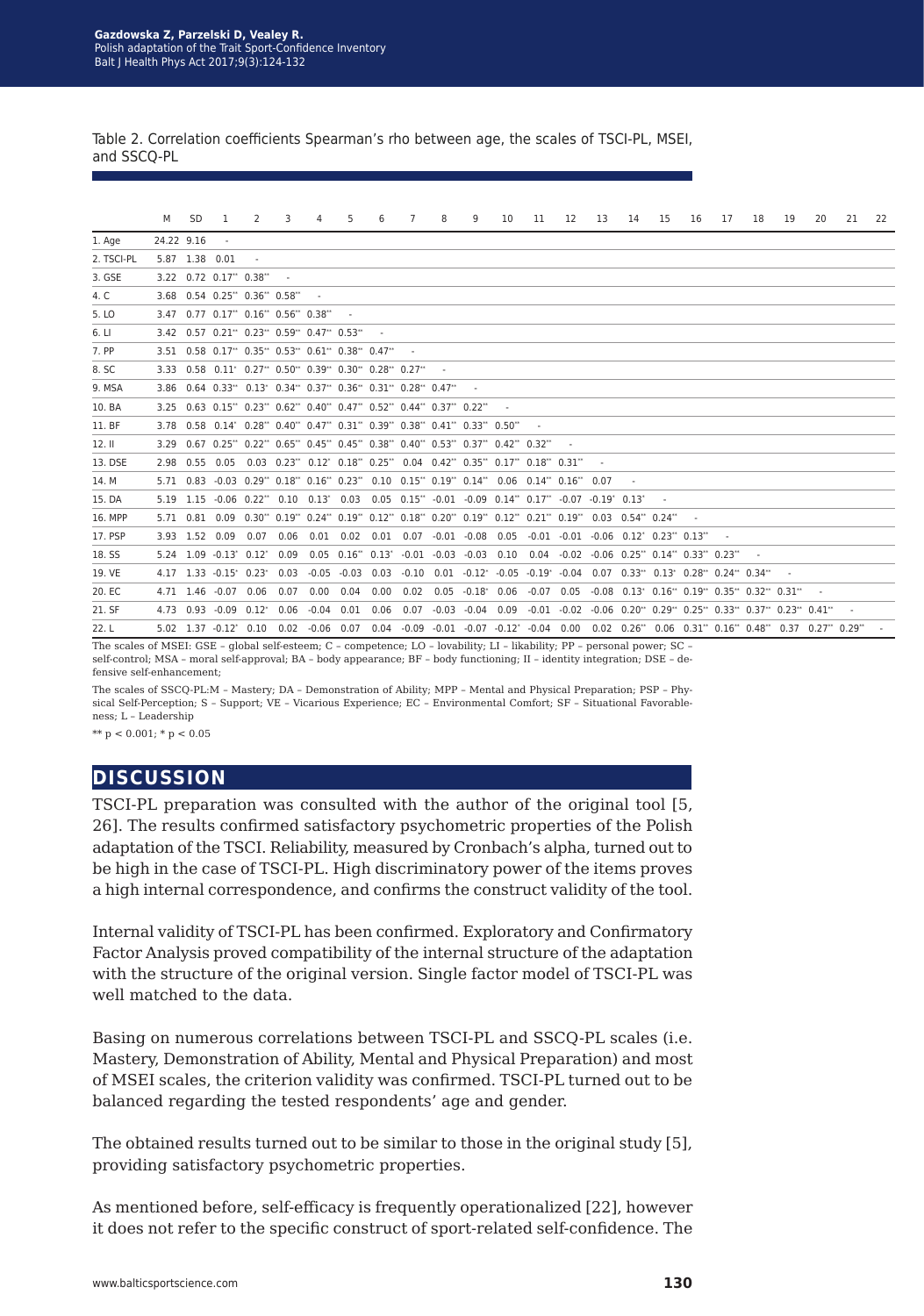TSCI [5] is commonly used in the United States. Therefore, the authors decided that it would be beneficial to adapt the tool for use in Poland, especially that sport-confidence affects sport performance as well as other mental skills [16, 17, 18, 19, 20, 21].

## **conclusions**

Psychometric properties of the adapted tool are satisfactory. This allows us to conclude that TSCI-PL is a verified measurement inventory, ready for use in Polish circumstances. It can undoubtedly contribute to the development of sport-confidence related research, being the only adapted, available questionnaire measuring trait sport-confidence. It will definitely be a very precious inventory, giving instant feedback about the level of SC-trait in Polish athletes.

## **references**

- [1] Shrauger JS. Self-confidence: Its conceptualisation, measurement, and behaviour alimplications. Assessment. 1995;2(3):255–278.
- [2] Rosenberg M. Society and the adolescent self-image. Princeton: Princeton University Press; 1965.
- [3] Shrauger JS, Schohn M. Self-confidence in college students: Conceptualization, measurement, and behavioral implications. Assessment. 1995;2(3): 255–278.
- [4] Bearden WO, Hardesty DM, Rose RL. Consumer self-confidence: Refinements in conceptualization and measurement. J Consum Res 2001;28(1):121–134.
- [5] Vealey RS.Conceptualization of Sport-Confidence and Competitive Orientation: Preliminary Investigation and Instrument Development. J Sport Psychol. 1986;8:221–246.
- [6] Siegrist M, Gutscher H, Earle TC. Perception of risk: the influence ofgeneral trust, and general confidence. J Risk Res. 2005;8:145–156.
- [7] Guennif S. From knowledge to individual action: confidence, the hidden face of uncertainty. A rereading of the works of Kinghts and Keynes. Mind and Society. 2002;3(6):13–28.
- [8] Bandura A. Self-efficacy: the exercise of control. New York: Freeman; 1997.
- [9] Lenney E, Gold J. Sex differences in self-confidence: The effects of task completion and of comparison to competent others. Personal Soc Psychol Bul. 1983;8:74–80.
- [10] Matthews G, Deary IJ, Whiteman MC. Personality traits. Cambridge, UK: Cambridge University Press; 2003.
- [11] Suh EM. Self, the hyphen between culture and subjective well-being. In: Diener E, Suh EM, editors. Culture and subjective well-being. Cambridge, MA: MIT Press; 2000, 63–87.
- [12] Meijer ST. The chronic crisis in psychological measurement and assessment. San Diego, CA: Academic Press; 1994.
- [13] Demo DH. The self-concept over time: research issues and directions. Ann Rev Sociol. 1992;18:303– 326.
- [14] Owens JT. Accentuate the positive and the negative: rethinking the use of self-esteem, self-deprecation and self-confidence. Soc Psychol Q. 1993;56:288–299.
- [15] Shelton SH. Developing the construct of general self-efficacy. Psychol Rep. 1990;66:987–994.
- [16] Mahoney MJ, Avener M. Psychology of the elite athlete: An exploratory study. Cogn Ther Res. 1977;1:135–141.
- [17] Maganaris C, Collins D, Sharp M. Expectancy effects and strength training: Do steroids make a difference? The Sport Psychologist. 2000;14:272–278.
- [18] Vealey RS. Coaching for the inneredge. Morgantown, WV: Fitness Institute Technology; 2005.
- [19] Koehn S, Pearce AJ, Morris T. The integrated model of sport confidence: A canonical correlation and meditational analysis. J Sport Exerc Psychol. 2013;35:644–654.
- [20] Finn J. An introduction to using mental skills to enhance performance in golf: Beyond the bounds of positive and negative thinking. Ann Rev Golf Coach. 2008;2:255–269.
- [21] Gould D, Flett MR, Bean E. Mental preparation for training and competition. Handbook of sports medicine and science: Sport psychology. Wiley-Blackwell; 2009, 53–63.
- [22] McAuley E, Gill D. Reliability and validity of the physical self-efficacy scale in a competitive performance. J Psychol. 1983;81:69–72.
- [23] Vealey RS, Hayashi SW, Garner-Holman M, Giacobbi P. Sources of sport-confidence: Conceptualization and instrument development. J Sport Exerc Psychol. 1998;20(1):54–80.
- [24] Martin JJ, Gill DL. The relationships among competitive orientation, sport-confidence, self-efficacy, anxiety, and performance. J Sport Exerc Psychol. 1991;13(2:149–159.